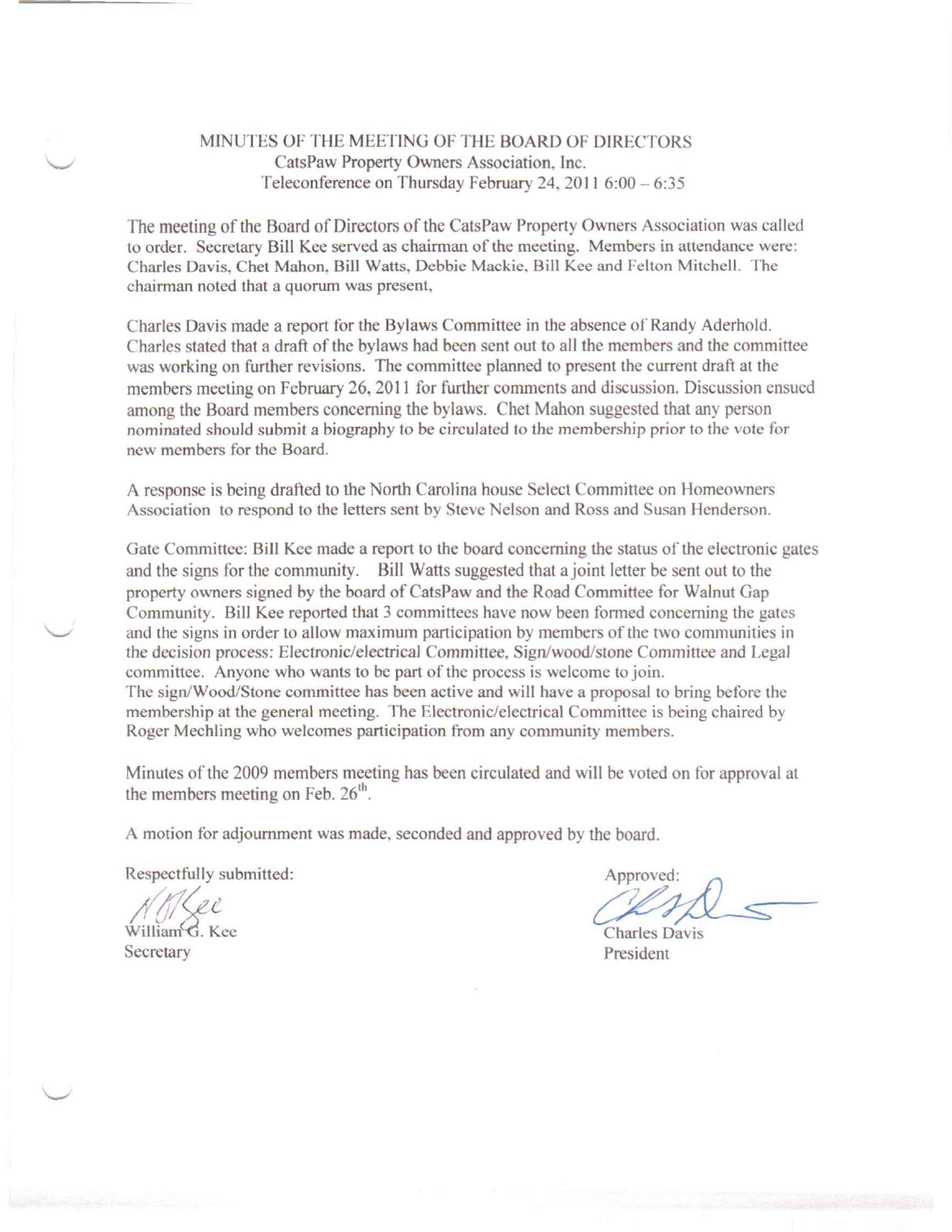## **Charles G. Davis**

--- ---- -------

| $\overline{\phantom{a}}$<br>$\smile$ | From:                                                                      | "Ken Fromknecht" < kwflaw@dnet.net>                                                                                                                                                                                                       |
|--------------------------------------|----------------------------------------------------------------------------|-------------------------------------------------------------------------------------------------------------------------------------------------------------------------------------------------------------------------------------------|
|                                      | Date:                                                                      | Thursday, February 03, 2011 1:06 PM                                                                                                                                                                                                       |
|                                      | To:                                                                        | "Aderhold, Randy (USAGAM)" <randy.aderhold@usdoj.gov>; "Charles Davis"<br/><charles@davisfamilyusa.com>; "Kice Stone" <kstone@stoneanddriggers.com></kstone@stoneanddriggers.com></charles@davisfamilyusa.com></randy.aderhold@usdoj.gov> |
|                                      | Attach:                                                                    | CatspawGate2.pdf                                                                                                                                                                                                                          |
|                                      | Subject:                                                                   | <b>Gate Construction</b>                                                                                                                                                                                                                  |
|                                      | I have conducted a limited title search and done some brief legal research |                                                                                                                                                                                                                                           |

I search and done some brief legal research in response to your inquiry regarding the rights the association may have to build a gate at the intersection of Walnut Gap Road and Pine Creek Road; NCSR #1163. Attached are the documents referred to below.

The Catspaw Subdivision lot owners derive their rights to the use of Walnut Gap Road by a "Right of Way Agreement" recorded at Book 328, Page 545. That document does not contain any language of conveyance or any real attempt to create a right of way or private easement. Ideally it would have included a reciprocal easement and the right to construct an entryway at the intersection. It does not give any right to build a gate, sign or other amenity at the site of the road. The size of the road on July 5, 1968 would the dimension of the rights created under this agreement. It does provide for a 60 foot wide right of way if the state takes over the road; but, that has not happened.

The owners of the properties on either side of the road are subject to the agreement or easements reserved in their respective deeds. But, neither their deeds, nor the declarations referenced in their deeds reserve any right to construct a gate or other entryway into the subdivisions at this point.

Without a recorded easement for a gate to be constructed; the association and its members would be exceeding the scope of what easement rights they do have and could be liable for any such attempt. I recommend procuring an easement from the property owners wherever the gate is to be situated for the construction, maintenance, repair and replacement of the gate.

On the mailbox issue presented by Bill Kee; all I can say at this point in time is that the USPS usually dictates the location of the boxes and usually requires them to be located in the right of way of a publicly maintained road. If you want me to contact the complaining property owners; let me know.

Sincerely,

Ken Fromknecht Board Certified Civil Trial Lawyer by the Florida Bar Law Offices of Kenneth W. Fromknecht, II PO Drawer 1146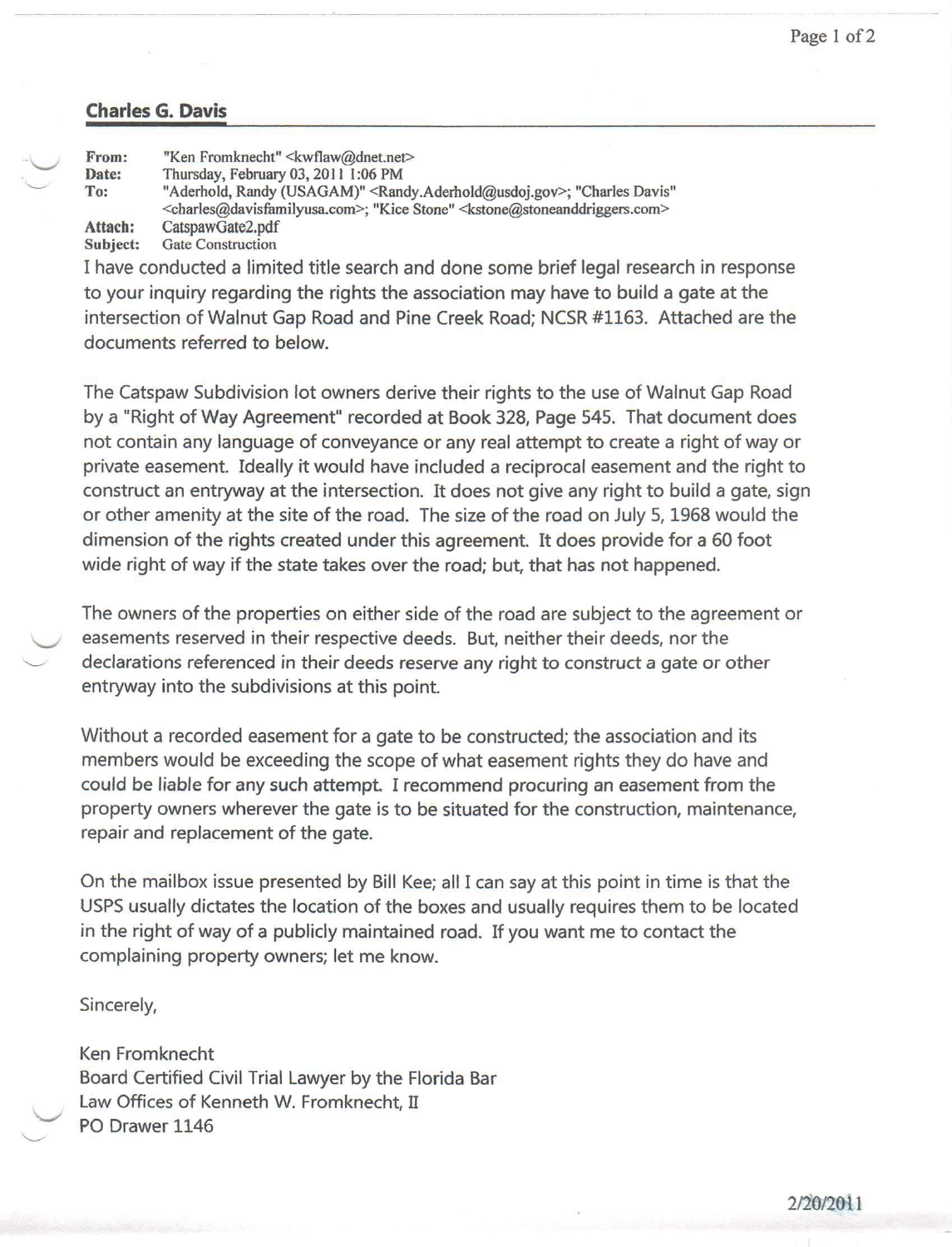Ross Henderson 3124 Ortega Drive Tallahassee, FL 32312 USPS July 2, 2011 e-mail June 27, 2011

Bill Kee 64 Society Street Charleston, SC 29401

Dear Bill,

1am requesting a copy of the contact information for Catspaw members entitled to notice and the number of votes each member is entitled to at the July meeting.

Please send to the above address.

Sincerely,

Ross Henderson

Ross Henderson